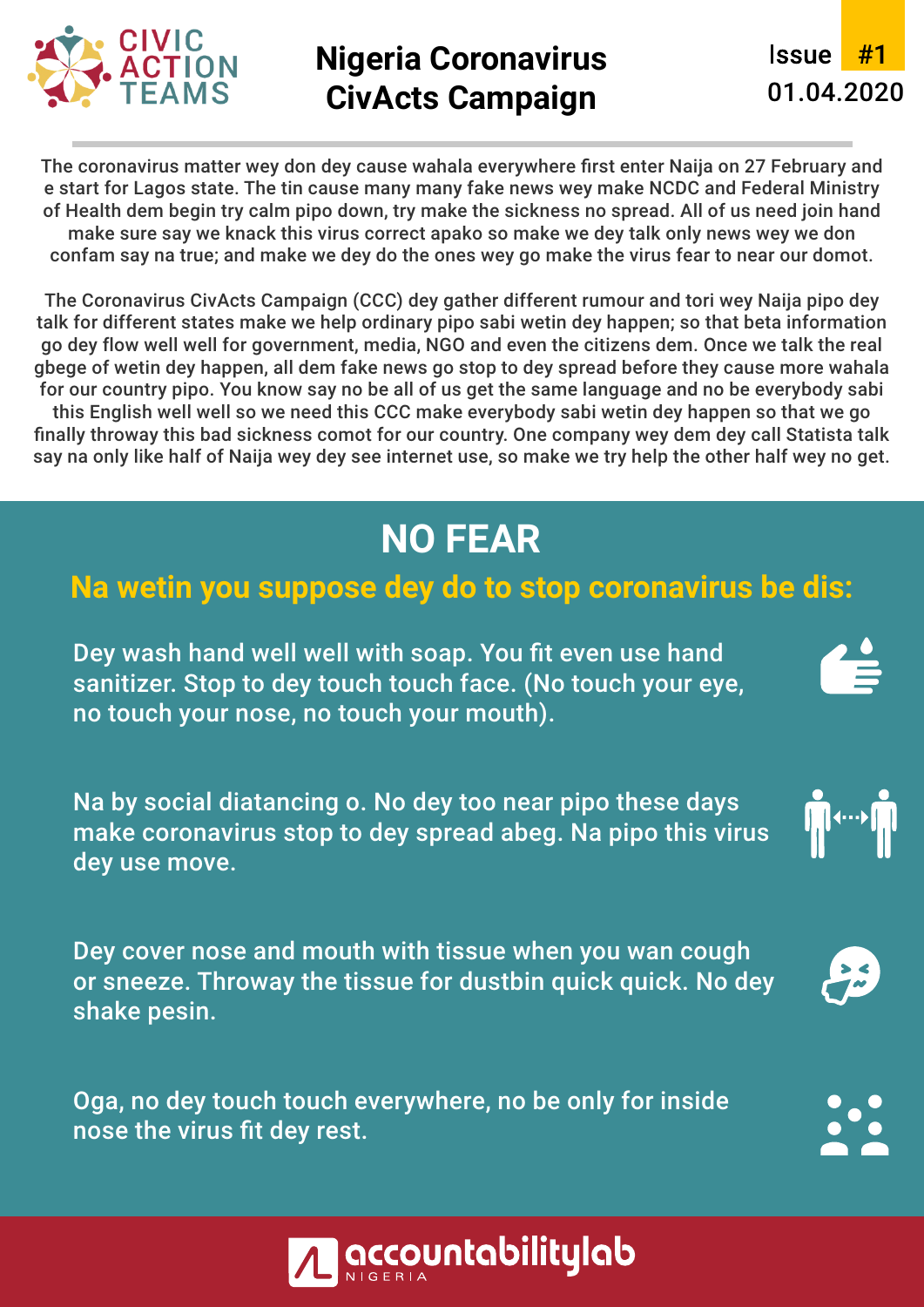# **Fake Tori**  $\longrightarrow$  True Talk

Coronavirus no dey Naija, na government wey dey deceive una so they go begin chop more money ontop our head. If to say the virus na true, why they no dey talk the name of the pipo wey get am?

This virus wey dem dey call COVID 19 don enter Naija true true, in fact we don already get 30 pipo wey don catch the tin as of March 23. Na the Nigeria Centre for Disease Control (NCDC) wey dey test test pipo for lab to see if they don get am true true. Even World Health Organisation (WHO) don confam wetin NCDC dey do and they no dey release the name of pipo wey don get am because if everybody know say they bin get am the matter fit spoil their life.

Government talk say e get one drug wey dem dey call Chloroquine wey fit cure this Coronavirus.

The National Agency for Food and Drug Administration and Control (NAFDAC) never approve Chloroquine o, they still dey test am to see if e go work. Government no talk anytin like dat.

Na white pipo make this COVID 19 virus make they use am finish us finally.

Na for China wey this COVID 19 matter first start and even animal fit catch am sef. Scientists dem talk say na bat wey fit don transfer the virus give us. Abeg if person wan make virus, how they go take start?

Coronavirus no fit do Nigerians anytin. We too strong plus our Naija heat go kill them once.

Na to dey wash hand well with soap and to dey practice Social distancing get us now o. Nigerians fit catch am anytime and our weather no dey do the virus anytin.



If I chop garlic and drink hot water e fit kill coronavirus if e enter my body.

See ehn, e good to drink water normally but hot water no fit cure coronavirus if you drink am. E no get any water or food wey fit quench this virus abeg.

SOURCES: https://www.cdc.gov/coronavirus/2019-ncov/specific-groups/people-at-higher-risk.html https://www.sciencedaily.com/releases/2020/03/200317175442.htm https://amref.org/coronavirus/ https://covid19.ncdc.gov.ng https://en.wikipedia.org/wiki/2020\_coronavirus\_pandemic\_in\_Nigeria https://travel.state.gov/content/travel/en/international-travel/International-Travel-Country-Information-Pages/Nigeria.html https://www.iamat.org/country/nigeria/risk/coronaviruses https://www.who.int/emergencies/diseases/novel-coronavirus-2019/situation-reports https://africacheck.org https://twitter.com/fmohnigeria

**| accountabilitylab**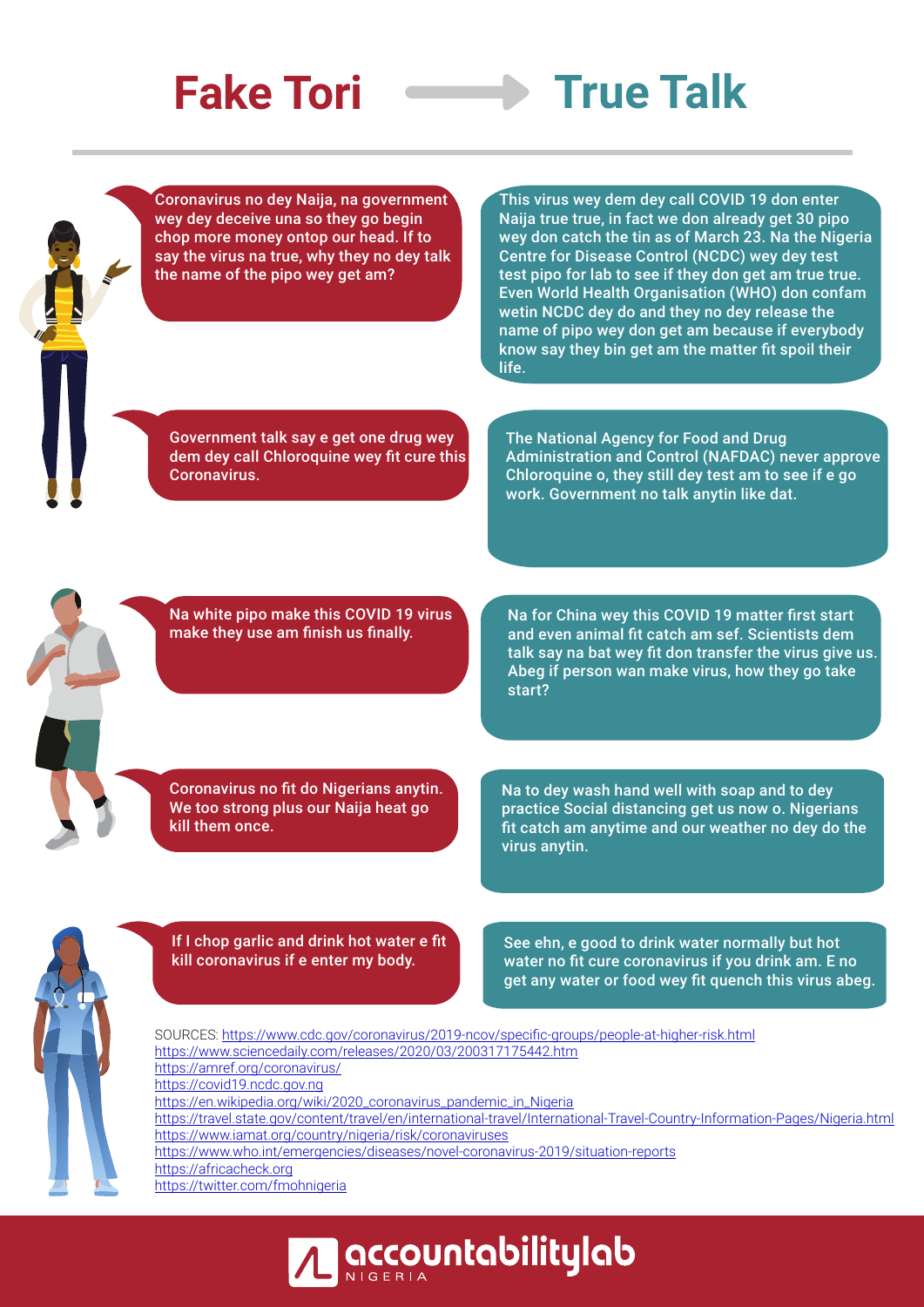#### **Other tins wey we suppose know:**

Una need know the kind pipo wey coronavirus fit suffer pass other pipo:

-Pipo wey old pass 65 years

-People wey don already get another sickness wey dey disturb dem like lung sickness, asthma, heart problem, pipo wey their system no too strong like pipo wey dey treat cancer and pipo wey too fat

When you suppose wear mask: WHO talk say you no too need mask except say you don dey cough already make you no carry sickness give person. Even if you wan wear the mask you no suppose dey touch your face sef and you no suppose use one mask two times.

COVID 19 dey spread when one person cough and in cough water reach another person face.

If you dey cough steady and your body dey feel fever, you dey tire or you no dey breathe well; you need try stay your house and call these numbers so:

#### **Where do I get treatment?**

As e dey na, na only five (5) places where dem fit test people for Naija way be like say dem don catch the COVID-19:

• The NCDC National Reference Laboratory • Virology Laboratory of Lagos University Teaching Hospital • Irrua Specialist Teaching Hospital • Nigerian Institute of Medical Research • African Centre of Excellence for Genomics of Infectious Disease

Pipo wey don catch the virus dey collect treatment for the University of Abuja Teaching Hospital (UATH) in Gwagwalada, while pipo for Lagos dey collect treatment for the Infectious Disease Hospital (IDH) wey dey for Yaba.

Call these Numbers even if you nor get credit as na free of charge: 0800 9700 0010 Whatsapp: +234 708 711 0839 SMS Number: +234 809 955 5577 Call: +234 703 670 8970